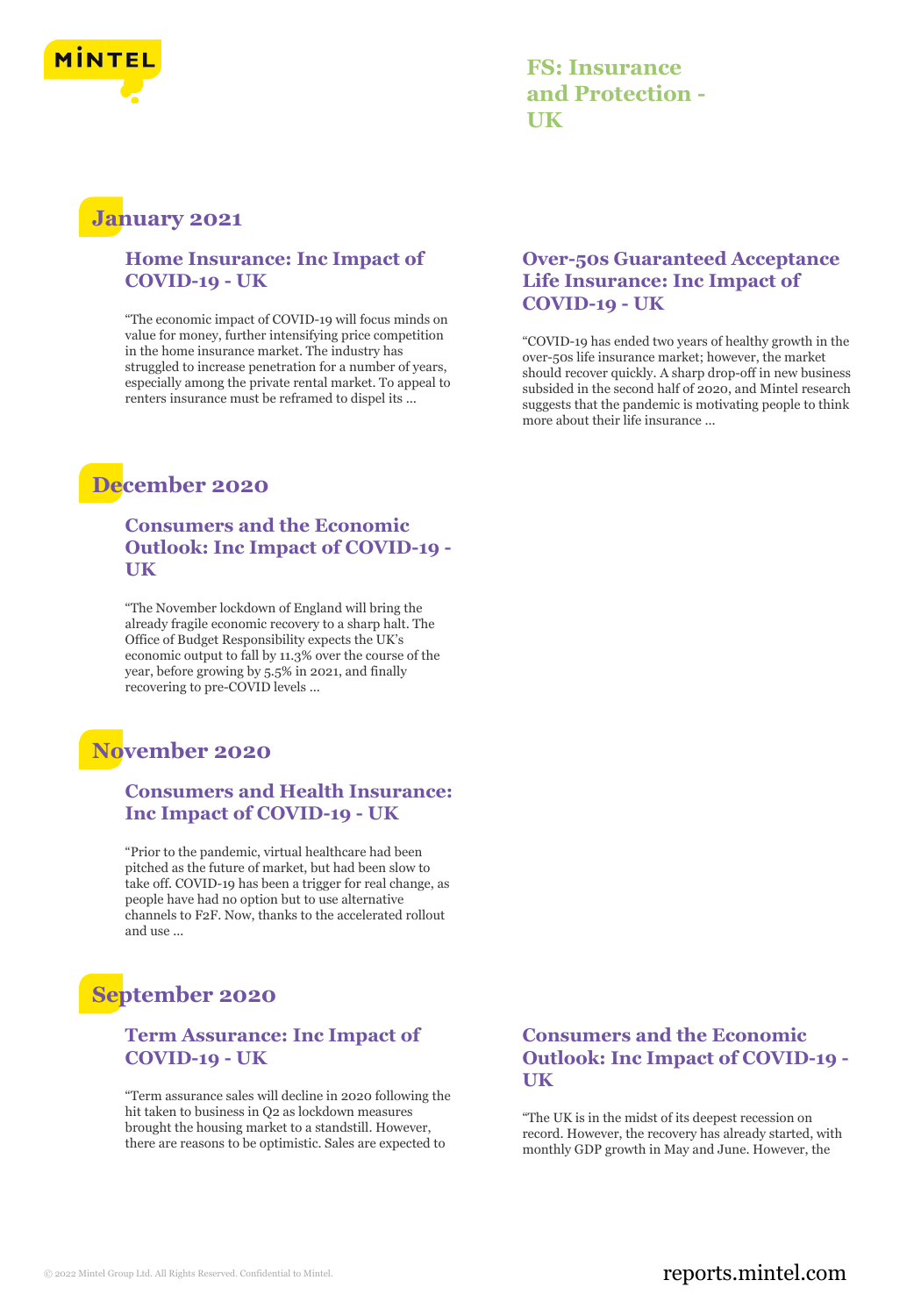

### **FS: Insurance and Protection - UK**

bounce back in the second half of the year as the mortgage market rebounds ...

# **August 2020**

#### **Pet Insurance: Inc Impact of COVID-19 - UK**

"COVID-19 arrived at a difficult time for pet insurers, following the market's first contraction in 2019. Although mass cancellations are not likely, consumers will be extremely value-driven, especially at renewal. There is an opportunity to innovate when it comes to existing barriers to switching, but also to improve relationships and ...

## **June 2020**

### **The Impact of COVID-19 on Financial Services - UK**

"COVID-19 will cause many financial services categories to contract in 2020 as opportunities for sales have been severely restricted and consumer confidence has been rocked. However, many categories remain essential so should recover well in the long term. Greater awareness of their financial vulnerabilities could lead consumers to take a ...

# **May 2020**

#### **Income Protection: Inc Impact of COVID-19 - UK**

"The income protection market will be heavily hit by the COVID-19 outbreak in 2020. Distribution challenges and concern about the economy and unemployment will hit both demand and supply. Disruption to the housing market will be particularly damaging with mortgage transactions accounting for a large proportion of income protection sales ...



#### **Critical Illness Cover - UK Motor Insurance - UK**

winding down of state support for businesses presents renewed threats that could derail the recovery and is expected to lead to significant ...

### **Consumers and Gadget Insurance: Inc Impact of COVID-19 - UK**

"Gadget sales have been directly hit by COVID-19 due to lockdown restrictions in non-essential retailing and also as consumers take a more cautious approach to their finances. Gadget insurance will be directly impacted by this due to its heavy reliance on point-of-sale policies. Post-COVID-19, customers will be looking for additional ...

### **Consumers and the Economic Outlook: Inc Impact of COVID-19 - UK**

"COVID-19 has had a profound impact on British consumers and businesses, shutting down major sections of the economy and having a serious effect on job security. As a result, consumer confidence has taken a dive, while concerns about the impact of Brexit have spiked as people consider the implications of ...